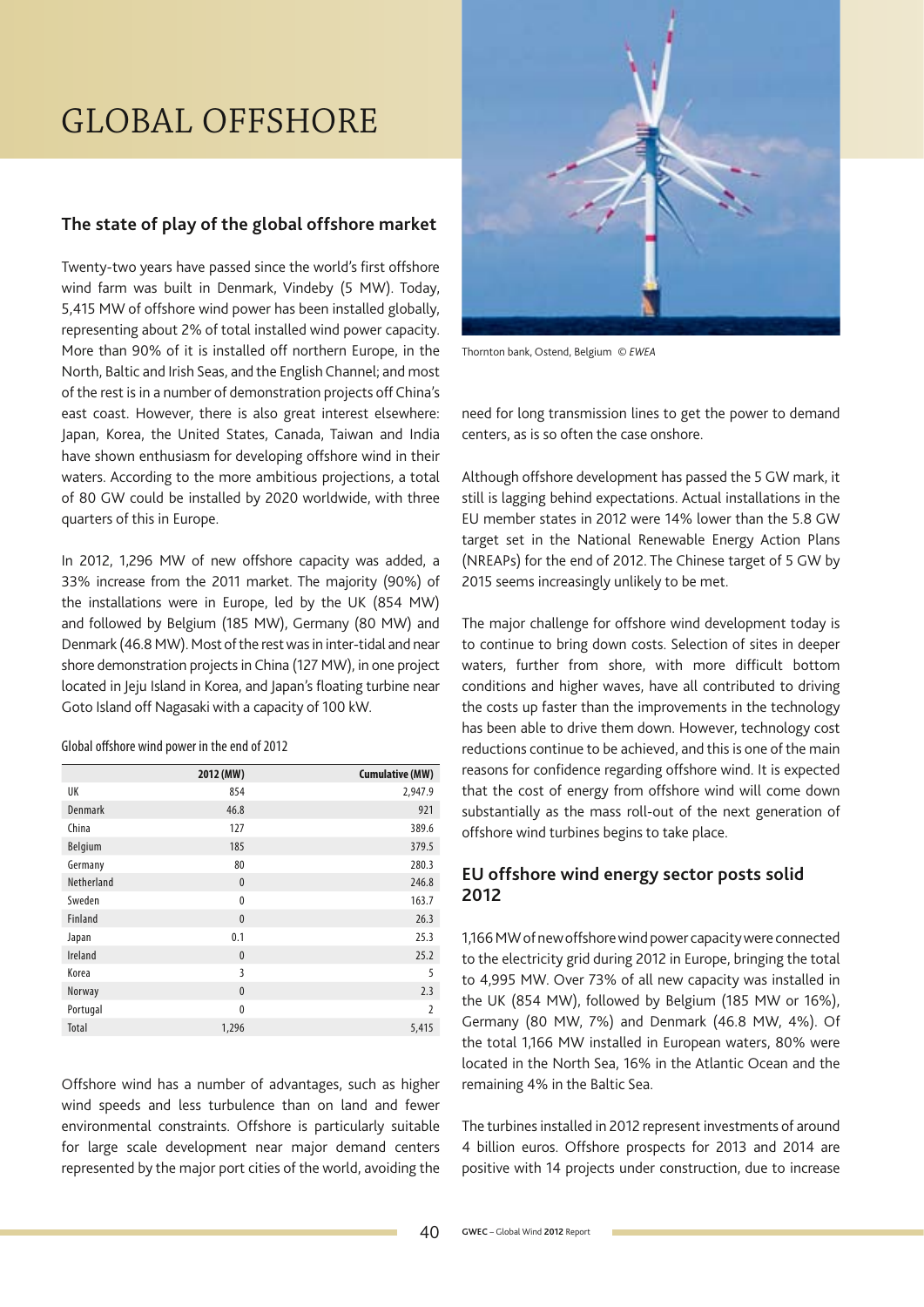

*Source: GWEC*

installed capacity by a further 3.3GW, and bring total offshore capacity in Europe to 8.3 GW.

#### **Offshore industry development in Europe**

Despite the majority of European offshore wind farms being still owned by utilities (70%), the developers of offshore projects are becoming more diversified. DONG remained the biggest developer in the European offshore sector representing 19% of total installations in 2012. DONG, Statoil (12%), Statkraft (12%), RWE (9%), SSE (8%), E.ON (6%), Vattenfall (3%), Nuhma (3%), Centrica (2%), and EDF (1%) installed more than 70% of the capacity that came online during 2012.

## **UK leads the way**

The UK is the world leader in offshore wind, with 2,948 MW. The UK government's Renewable Energy Road map, which was updated in December 2012, indicates that offshore wind could contribute up to 18 GW by 2020.

## **New development & grid roadmap in Germany**

Offshore wind energy in Germany grew to 280.3 MW in 2012, and a further 2.7 GW are under construction. Most German offshore wind projects are 20-60 km from the coastline in

waters 20-40 meters deep. To date, 29 projects have been licensed by the national maritime authority and the federal states, bringing the overall capacity to 9,000 - 10,500 MW depending on turbine sizes.

### **Belgium and Denmark moving on strongly**

Belgium, despite its very small offshore area continues to hold third place in Europe in terms of installations. Denmark's ambitious target to increase the penetration of wind energy in its electricity mix to 50% by 2020 depends to a great extent on new offshore projects.

### **Slow progress in China**

China installed 127 MW of offshore wind in 2012, of which 113 MW was in inter-tidal projects (projects in the shallow inter-tidal zone which dries out at low tide, unique to China) and the remaining 14 MW were near shore demonstration projects. The majority (67%) of the Chinese offshore projects are inter-tidal projects, accounting for a total of 261 MW. In 2012, China maintained its  $3<sup>rd</sup>$  position in offshore wind development with a total of 389.6 MW, after the UK and Denmark.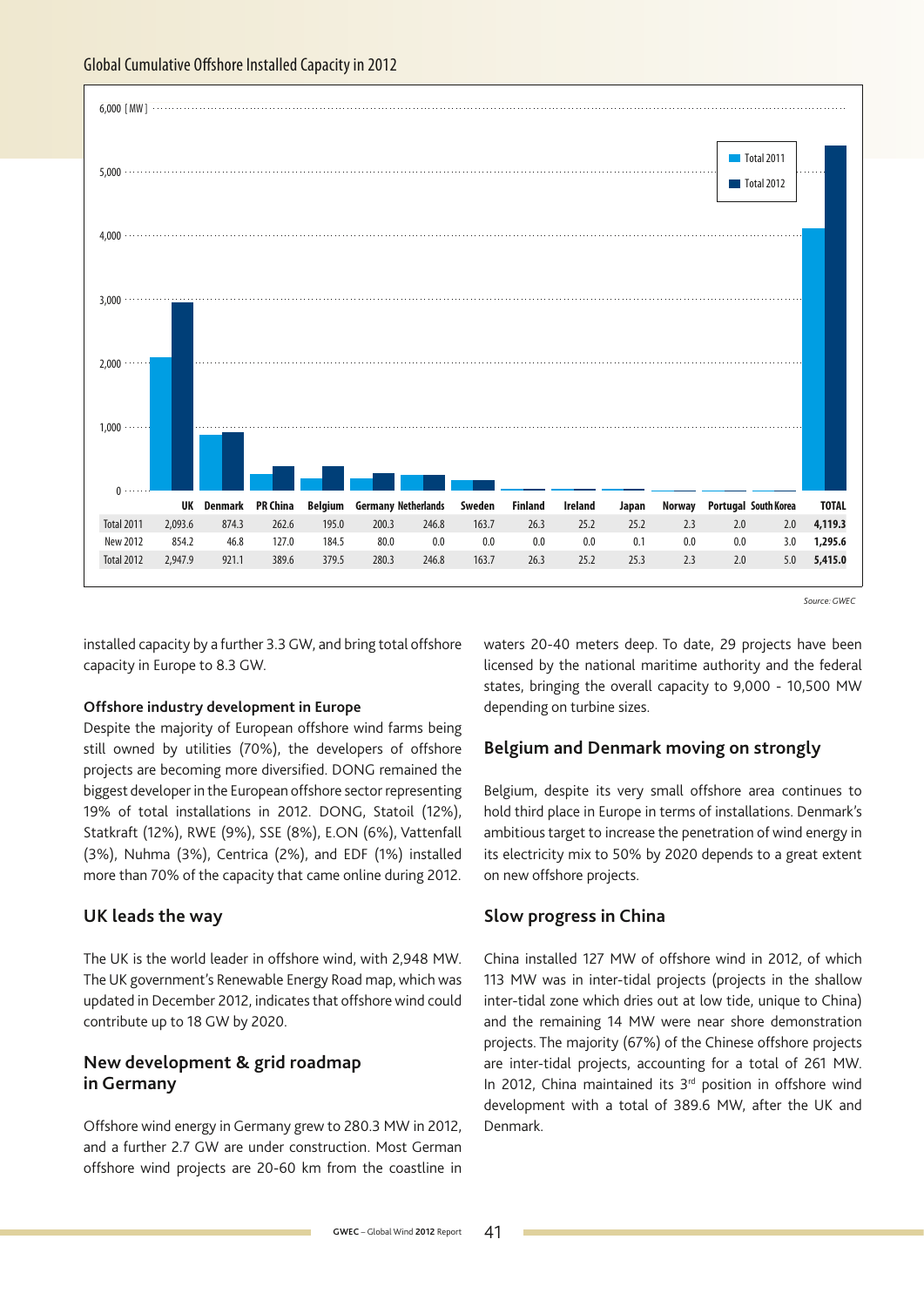

Offshore wind farm in Baltic Sea off Copenhagen, Denmark *©* Tony Moran

#### 2012 New offshore wind projects and manufacturers in China

|                                                       | <b>Unit</b>         |    | Turbine Size (MW) | Project size (MW) | <b>Project type</b> |
|-------------------------------------------------------|---------------------|----|-------------------|-------------------|---------------------|
| ShanDong Binhai 1 <sup>st</sup> Phase                 | <b>United Power</b> |    |                   |                   | Near shore          |
| <b>Shan Dong Weifang Demonstration</b>                | <b>United Power</b> |    | $\mathfrak b$     | $\mathfrak b$     | Near shore          |
| <b>FuJian Fuging Offshore Demonstration Project</b>   | XEMC                |    |                   |                   | Near shore          |
| Jiangsu Rudong Longyuan 150MW Intertidal              | <b>CSIC</b>         |    |                   | 10                | Intertidal          |
| Jiangsu Rudong Longyuan 150MW Intertidal              | Goldwind            | 20 | 2.5               | 50                | Intertidal          |
| Jiangsu Rudong Longyuan 150MW Intertidal second phase | Goldwind            | 20 | 2.5               | 50                | Intertidal          |
| Jiangsu Xiangshui Intertidal Project                  | Goldwind            |    |                   |                   | Intertidal          |
|                                                       | Total               | 46 |                   | 127               |                     |

China has ambitious national targets of 5,000 MW offshore by 2015 and 30 GW by 2020, although progress has been slow. The main bottleneck is caused by lack of coordination between different government agencies relevant to marine development. Currently, only small scale demonstration projects are under way to test the waters for the 'real' offshore development.

## **3 GW by 2030 plan in Taiwan**

The Taiwanese government has set a target of 600 MW of offshore wind capacity by 2020 and 3 GW by 2030. To reach this goal, the Bureau of Energy launched a support scheme for offshore wind projects in July 2012, covering 50% of the capital costs of two pilot offshore turbines and up to TWD 250 million (EUR 6.5mn / USD 8.4mn) for the development of a large wind farm of 100-200 MW capacity.

As of January 2013, three projects had been awarded the grant: the 100.8 MW Fuhai offshore wind farm, which is expected to be finalised by the end of 2016; a 108 MW project off the coast Miaoli county by Formosa Wind Power; and another 108- 150 MW wind farm owned by Taiwan Power. In the meantime, a feed-in tariff for offshore wind has been set at TWD 5.56 per kWh (EUR 0.151 / USD 0.186), which is twice the level of the onshore wind tariff. The FIT is valid for twenty years.

### **Focus on offshore in Japan**

Japan is an island country with a very large EEZ and excellent offshore resources, and following the Fukushima disaster in 2011, a strong appetite for renewable energy. The Ministry of Environment (MOE) estimates Japan's theoretical offshore potential at 1,573 GW.